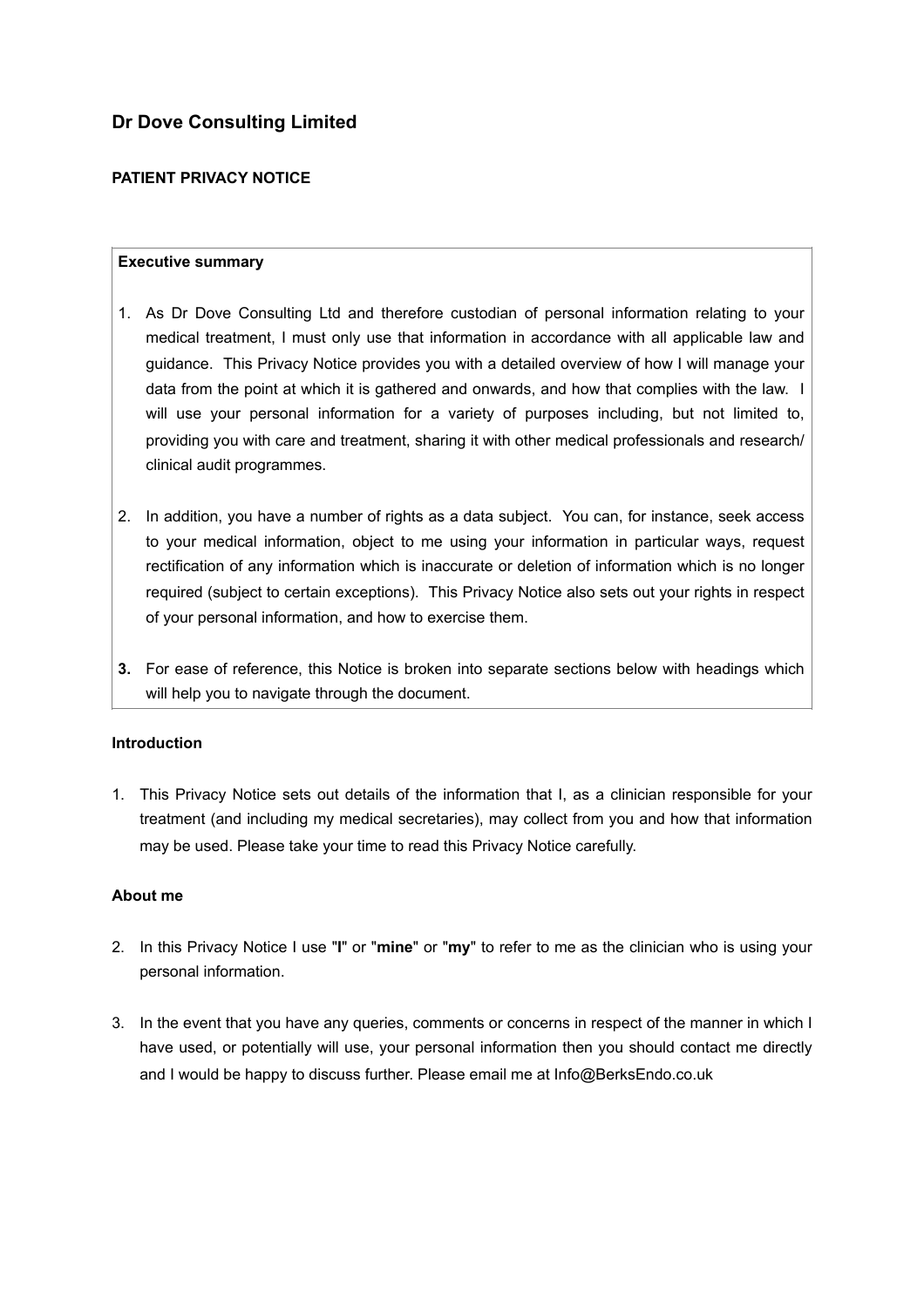#### **Your personal data**

- 4. I am a Data Controller in respect of your personal information which I hold about you. This will mainly relate to your medical treatment, but will be likely to also include other information such as financial data in relation to billing. I must comply with the data protection legislation and relevant guidance when handling your personal information, and so must any medical secretary who assists me in an administrative capacity. Your personal data may include any images taken in relation to your treatment which must not only be managed in accordance with the law, this Privacy Notice but also all applicable professional standards including guidance from the General Medical Council and British Medical Association.
- 5. I will provide your treatment from Spire Healthcare Hospital and The Princess Margaret Hospital and, in due course, it may be necessary for Spire Healthcare Hospital and The Princess Margaret Hospital to also process your personal data. I will do so in accordance with the law, the principles of this Privacy Notice and to the extent that it is necessary to do so. This could be where Spire Healthcare Hospital and The Princess Margaret Hospital needs to arrange other healthcare services as part of your treatment, such as nursing or dietician advice, or support other aspects of the treatment which I provide to you. In that case, Spire Healthcare Hospital and The Princess Margaret Hospital will become a joint Data Controller in respect of your personal information and you will be provided with a copy of their Privacy Notice which sets out how they will manage that information.
- 6. Your personal information will be handled in accordance with the principles set out within this Privacy Notice. This means that whenever I use your personal data, I will only do so as set out in this Privacy Notice. I may process your personal information at a non-Spire Healthcare Hospital and/or The Princess Margaret Hospital site as may my medical secretary.

#### **What personal information do I collect and use from patients?**

- 7. I will use "special categories of personal information" (previously known as "sensitive personal data") about you, such as information relating to your physical and mental health.
- 8. If you provide personal information to me about other individuals (including medical or financial information) you should inform the individual about the contents of this Privacy Notice. I will also process such information in accordance with this Privacy Notice.
- 9. In addition, you should note that in the event you amend data which I already hold about you (for instance by amending a pre-populated form) then I will update our systems to reflect the amendments. Our systems will continue to store historical data.

# **Personal information**

10. As one of my patients, the personal information I hold about you may include the following: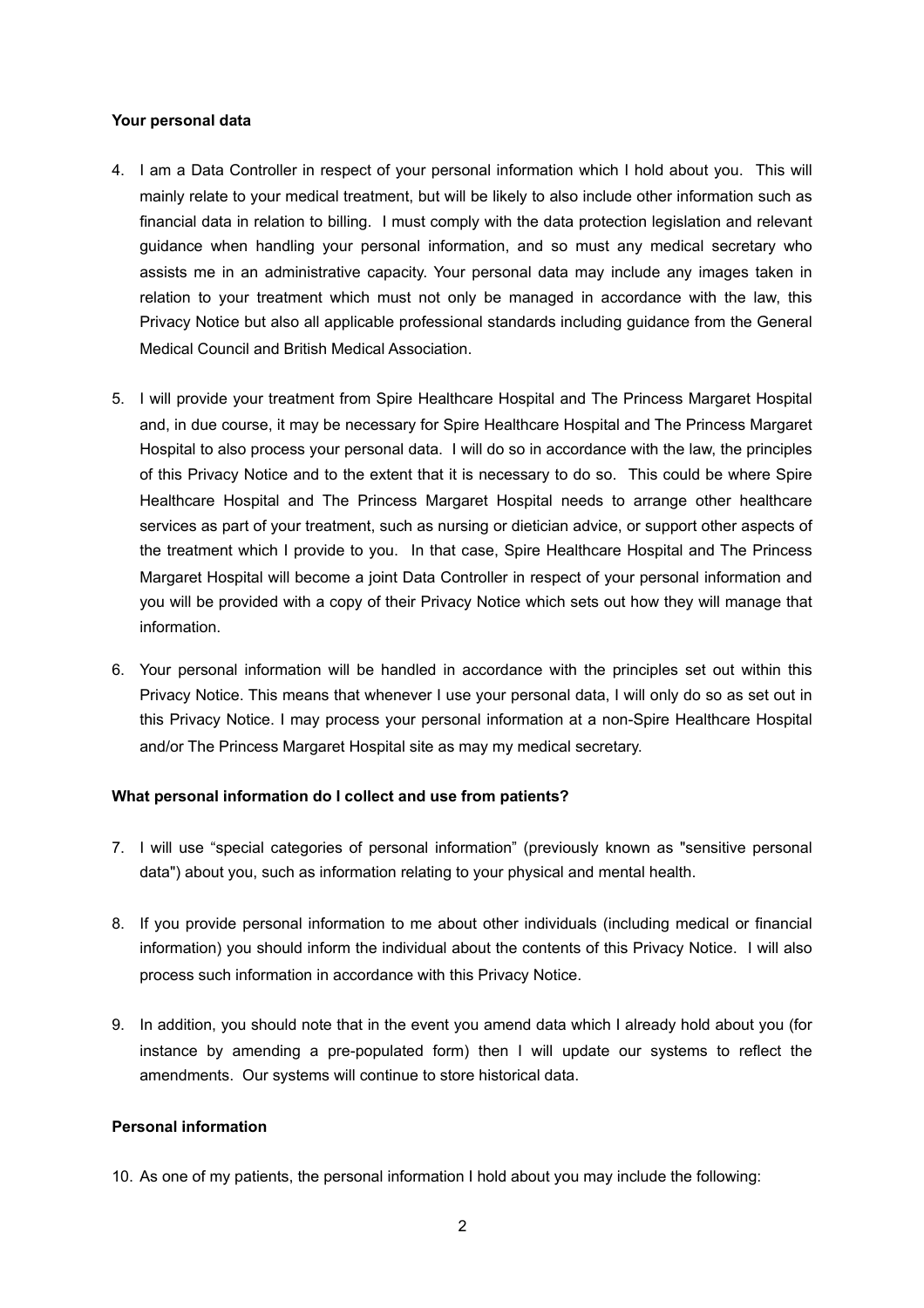- a) Name
- b) Contact details, such as postal address, email address and telephone number (including mobile number)
- c) Financial information, such as credit card details used to pay us and insurance policy details
- d) Occupation
- e) Emergency contact details, including next of kin
- f) Background referral details

#### **Special Categories Personal Information**

- 11. As one of my patients, I will hold information relating to your medical treatment which is known as a special category of personal data under the law, meaning that it must be handled even more sensitively. This may include the following:
	- a) Details of your current or former physical or mental health, including information about any healthcare you have received from other healthcare providers such as GPs, dentists or hospitals (private and/or NHS), which may include details of clinic and hospital visits, as well as medicines administered. I will provide further details below on the manner in which I handle such information.
	- b) Details of services you have received from me
	- c) Details of your nationality, race and/or ethnicity
	- d) Details of your religion
	- e) Details of any genetic data or biometric data relating to you
	- f) Data concerning your sex life and/or sexual orientation
- 12. The confidentiality of your medical information is important to me, and I make every effort to prevent unauthorised access to and use of information relating to your current or former physical and mental health (or indeed any of your personal information more generally). In doing so, I will comply with UK data protection law, including the Data Protection Act 2018 and all applicable medical confidentiality guidelines issued by professional bodies including, but not limited to, the General Medical Council and the Nursing and Midwifery Council.
- 13. From 25 May 2018, the current Data Protection Act will be replaced by the EU General Data Protection Regulation (**GDPR**) and a new Data Protection Act. All uses of your information will comply with the GDPR and the new Data Protection Act from that date onwards

#### **How do I collect your information?**

- 14. I may collect personal information from a number of different sources including, but not limited to:
	- a) GPs
	- b) Dentists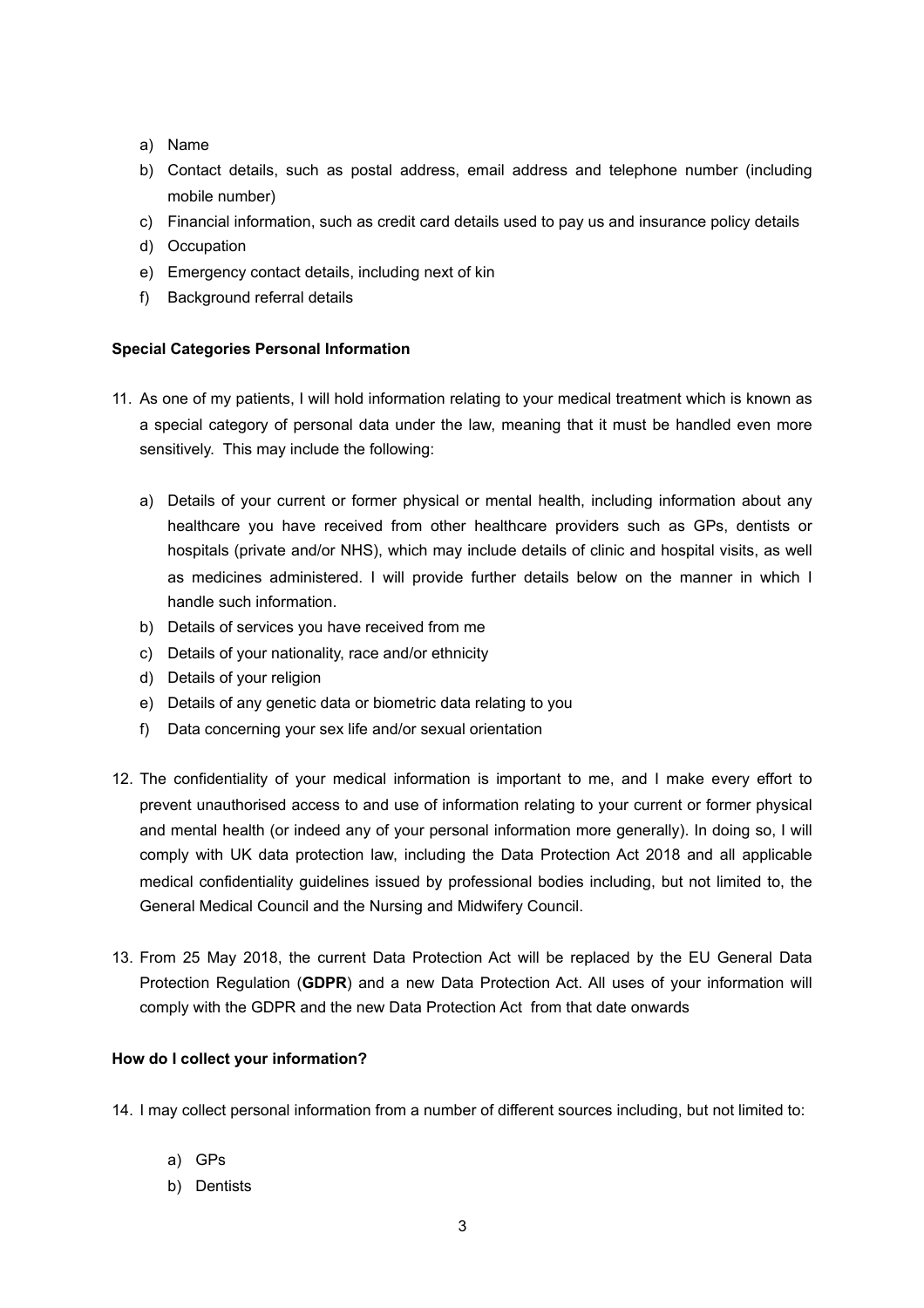- c) Other hospitals, both NHS and private (including Spire/other independent provider)
- d) Mental health providers
- e) Commissioners of healthcare services
- f) Other clinicians (including their medical secretaries)

### **Directly from you**

15. Information may be collected directly from you when:

- a) You enter into a contract with me or Spire Healthcare and The BMI Princess Margaret for the provision of healthcare services
- b) You use those services
- c) You complete enquiry forms on the Spire Healthcare Hospital and The BMI Princess Margaret Hospital website
- d) You submit a query to me including by email or by social media
- e) You correspond with me by letter, email, telephone (incoming messages are recorded) or social media.

#### **From other healthcare organisations**

- 16. My patients will usually receive healthcare from other organisations, and so in order to provide you with the best treatment possible I may have to collect personal information about you from them. These may include:
	- a) Medical records from your GP
	- b) Medical records from other clinicians (including their medical secretaries)
	- c) Medical records from your dentist
	- d) Medical records from the NHS or any private healthcare organisation
- 17. Medical records include information about your diagnosis, clinic and hospital visits and medicines administered.

#### **From third parties**

18. As detailed in the previous section, it is often necessary to seek information from other healthcare organisations. I may also collect information about you from third parties when: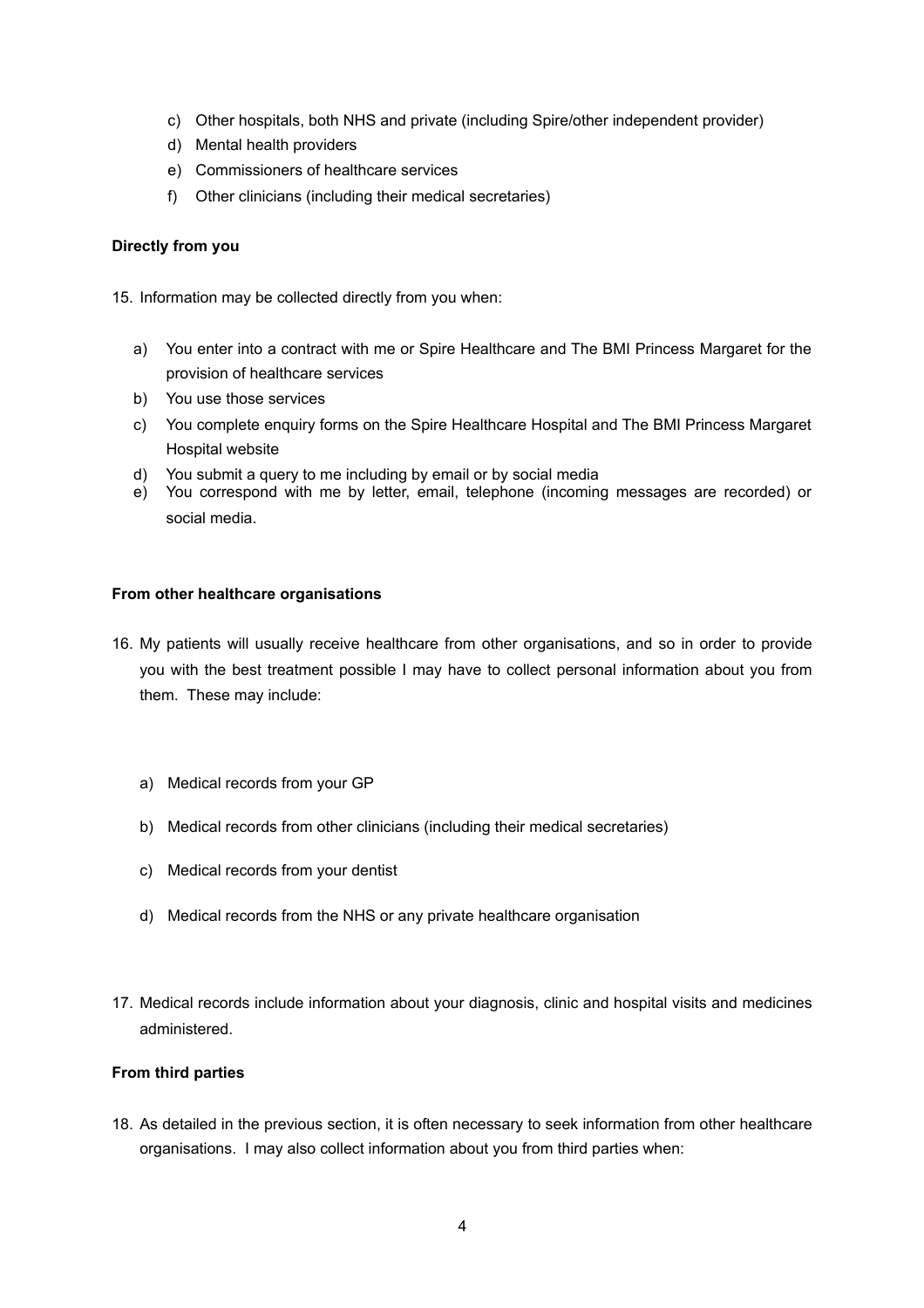- a) You are referred to me for the provision of services including healthcare services
- b) I liaise with your current or former health professional
- c) I liaise with your current or former employer or other treatment or benefit provider, with your permission
- d) I liaise with your family, with your permission
- e) I liaise with your insurance policy provider
- f) I deal with experts (including medical experts) and other service providers about services you have received or are receiving from me
- g) I deal with NHS health service bodies about services you have received or are receiving from us
- h) I liaise with Government agencies, including the Ministry of Defence, the Home Office and HMRC

#### **How will I communicate with you?**

19. I may communicate with you in a range of ways, including by telephone, SMS, email, and / or post. If I contact you using the telephone number(s) which you have provided (landline and/or mobile), and you are not available which results in the call being directed to a voicemail and/or answering service, I may leave a voice message on your voicemail and/or answering service as appropriate, and including only sufficient basic details to enable you to identify who the call is from, very limited detail as to the reason for the call and how to call me back.

#### 20. However:

- a) to ensure that I provide you with timely updates and reminders in relation to your healthcare (including basic administration information and appointment information (including reminders)), I may communicate with you by unencrypted email (where you have provided me with your email address)
- b) to provide you with your medical information (including test results and other clinical updates) and/or invoicing information, I may communicate with you by email (which will be encrypted) where you have provided me with your email address and have expressed a preference in the patient registration form to be contacted by email. The first time I send you any important encrypted email that I am not also sending by post or which requires action to be taken, I will endeavour to contact you separately to ensure that you are able to access the encrypted email you are sent.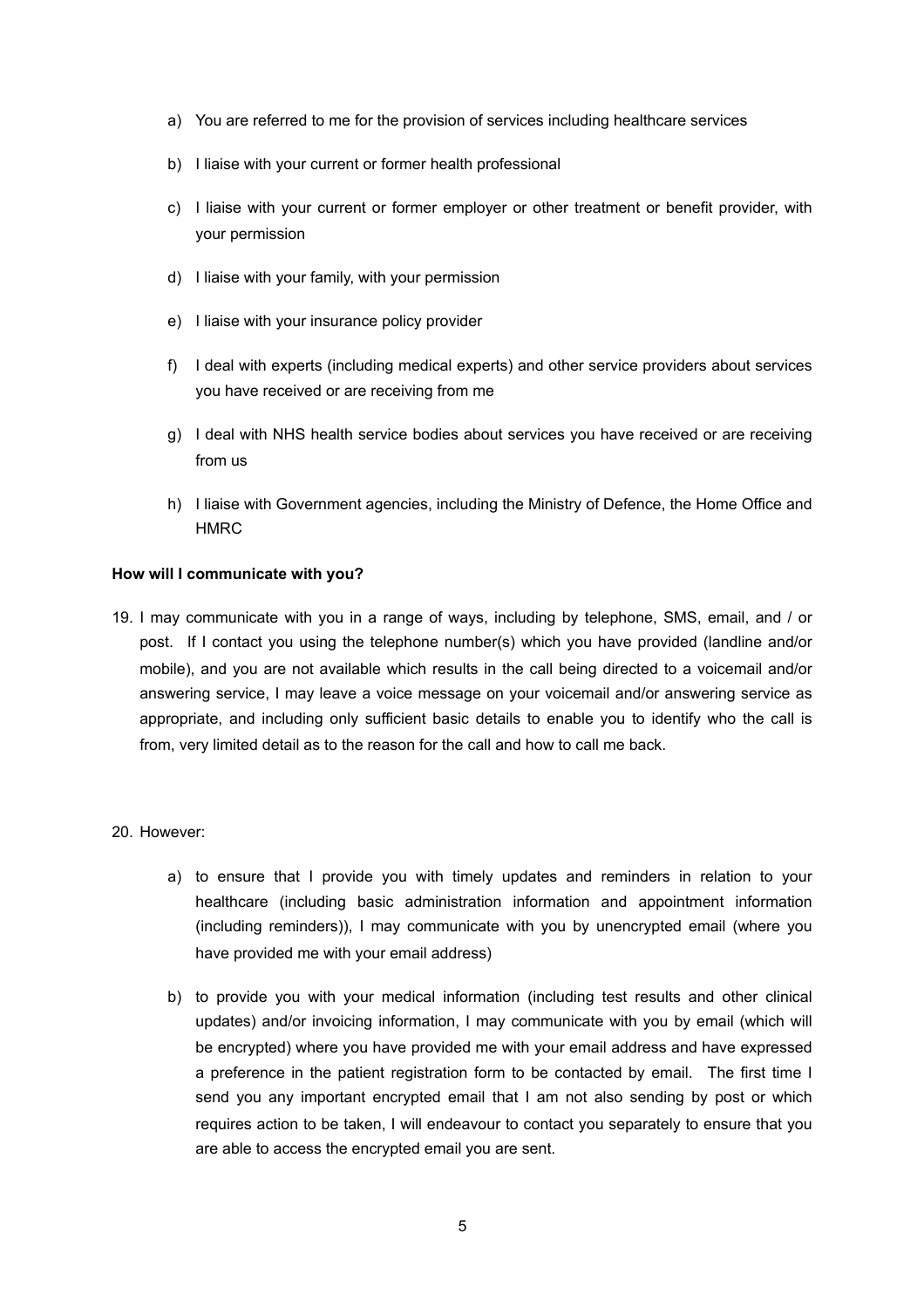21. Please note that although providing your mobile number and email address and stating a preference to be communicated by a particular method will be taken as an affirmative confirmation that you are happy for us to contact you in that manner, I am not relying on your consent to process your personal data in order to correspond with you about your treatment. As set out further below, processing your personal data for those purposes is justified on the basis that it is necessary to provide you with healthcare service.

#### **What are the purposes for which your information is used?**

- 22. I may 'process' your information for a number of different purposes, which is essentially the language used by the law to mean using your data. Each time I use your data I must have a legal justification to do so. The particular justification will depend on the purpose of the proposed use of your data. When the information that we process is classed as a "special category of personal information", I must have a specific additional legal justification in order to use it as proposed.
- 23. Generally I will rely on the following legal justifications, or 'grounds':
	- a) Taking steps at your request so that you can enter into a contract with me to receive healthcare services from me.
	- b) For the purposes of providing you with healthcare pursuant to a contract between you and I. I will rely on this for activities such as supporting your medical treatment or care and other benefits, supporting your nurse, carer or other healthcare professional and providing other services to you.
	- c) I have an appropriate business need to process your personal information and such business need does not cause harm to you. I will rely on this for activities such as quality assurance, maintaining my business records, monitoring outcomes and responding to any complaints.
	- d) I have a legal or regulatory obligation to use such personal information.
	- e) I need to use such personal information to establish, exercise or defend my legal rights.
	- f) You have provided your consent to my use of your personal information.
- 24. Note that failure to provide your information further to a contractual requirement with me may mean that I am unable to set you up as a patient or facilitate the provision of your healthcare.
- 25. I provide further detail on these grounds in the sections below.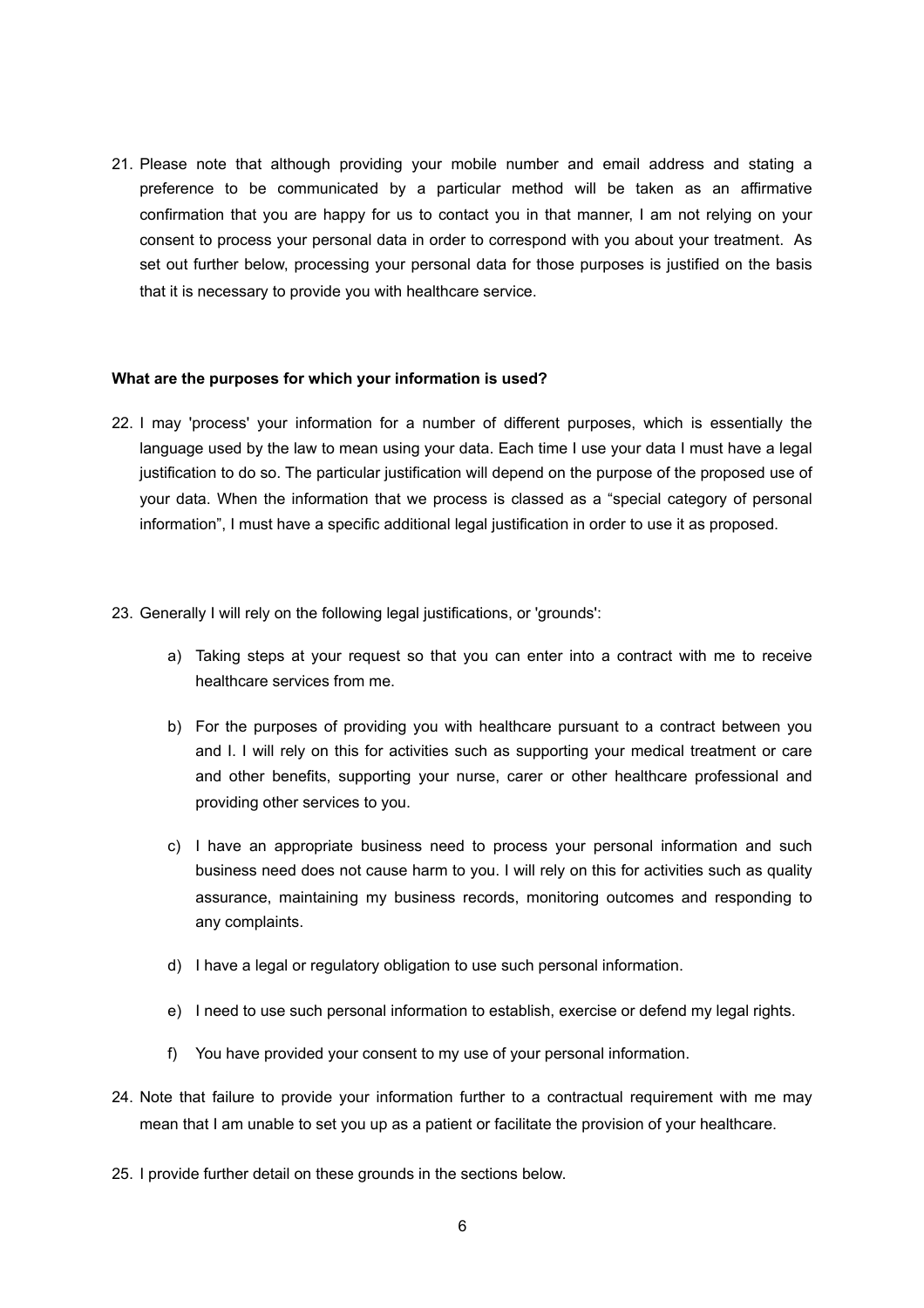#### *Appropriate business needs*

26. One legal ground for processing personal data is where I do so in pursuit of legitimate interests and those interests are not overridden by your privacy rights. Where I refer to use for my appropriate business needs, I am are relying on this legal ground.

#### **The right to object to other uses of your personal data**

27. You have a range of rights in respect of your personal data, as set out in detail in sections 68-90.This includes the right to object to me using your personal information in a particular way (such as sharing that information with third parties), and I must stop using it in that way unless specific exceptions apply. This includes, for example, if it is necessary to defend a legal claim brought against me, or it is otherwise necessary for the purposes of your ongoing treatment.

**You will find details of my legal grounds for each of our processing purposes below. I have set out individually those purposes for which I will use your personal information, and under each one I set out the legal justifications, or grounds, which allow me to do so. You will note that I have set out a legal ground, as well as an 'additional' legal ground for special categories of personal information. This is because I have to demonstrate additional legal grounds where using information which relates to a person's healthcare, as I will be the majority of the times I use your personal information.** 

# *Purpose 1: To set you up as my patient, including carrying out fraud, credit, anti-money laundering and other regulatory checks*

- **28.** As is common with most business, I have to carry out necessary checks in order for you to become a patient. These include standard background checks, which I cannot perform without using your personal information.
- **29. Legal ground:** Taking the necessary steps so that you can enter into a contract with me for the delivery of healthcare.
- 30. **Additional legal ground for special categories of personal information**: The use is necessary for reasons of substantial public interest, and it is also in my legitimate interests to do so.

#### *Purpose 2: To provide you with healthcare and related services*

31. Clearly, the reason you come to me is to provide you with healthcare, and so I have to use your personal information for that purpose.

#### 32. **Legal grounds:**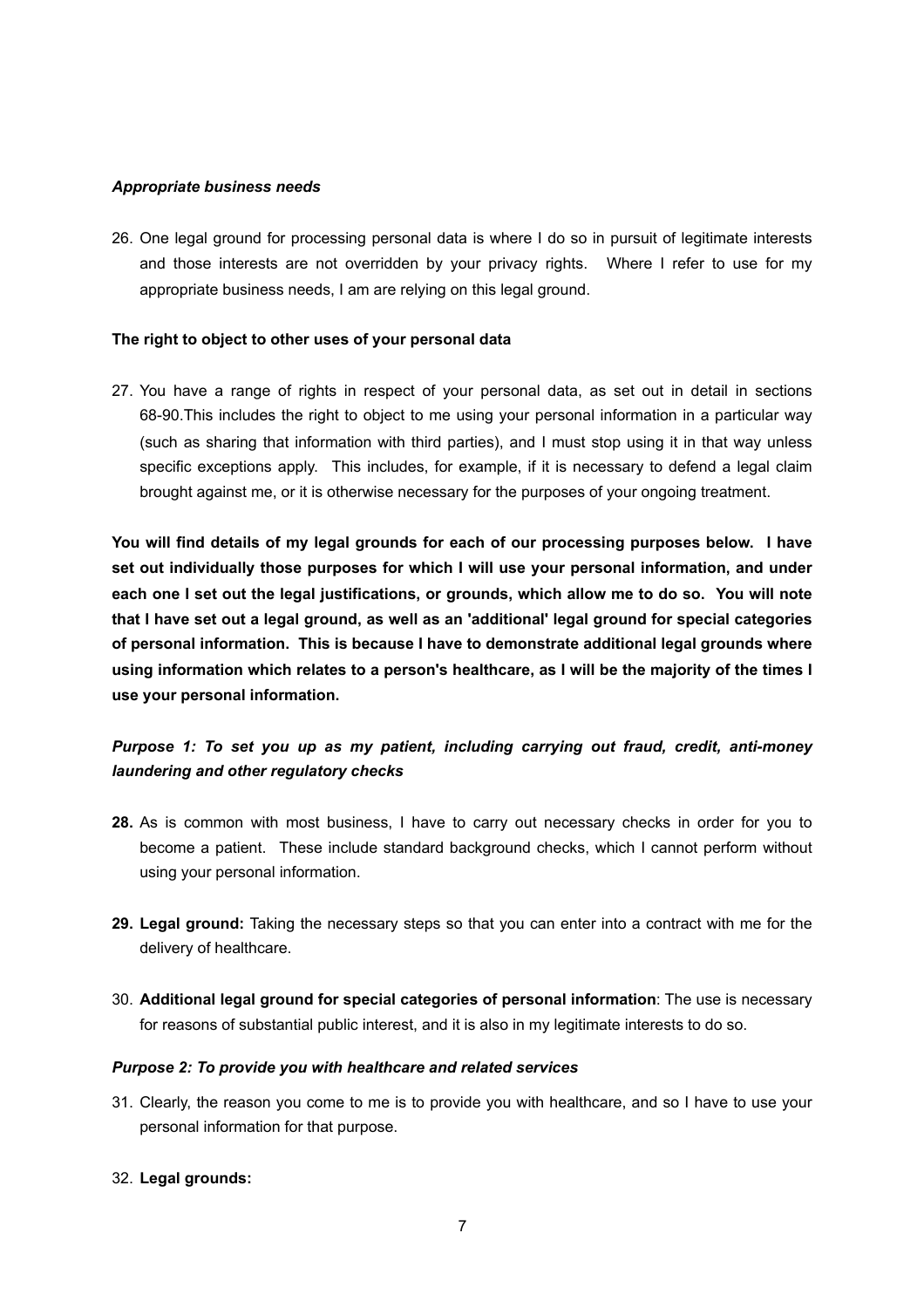- a) Providing you with healthcare and related services
- b) Fulfilling my contract with you for the delivery of healthcare

# **33. Additional legal grounds for special categories of personal information**:

- a) I need to use the data in order to provide healthcare services to you
- b) The use is necessary to protect your vital interests where you are physically or legally incapable of giving consent

# *Purpose 3: For account settlement purposes*

34. I will use your personal information in order to ensure that your account and billing is fully accurate and up-to-date

#### 35. **Legal grounds:**

- a) My providing you healthcare and other related services
- b) Fulfilling my contract with you for the delivery of healthcare
- **c)** My having an appropriate business need to use your information which does not overly prejudice you
- **d)** Your consent

# **36. Additional legal grounds for special categories of personal information**:

- a) I need to use the data in order to provide healthcare services to you
- b) The use is necessary in order for me to establish, exercise or defend my legal rights
- c) Your consent

#### **Purpose 4: For medical audit/research purposes**

#### **Clinical audit**

- **37.** I may process your personal data for the purposes of local clinical audit i.e. an audit carried out by myself or my direct team for the purposes of assessing outcomes for patients and identifying improvements which could be made for the future. I am able to do so on the basis of my legitimate interest and the public interest in statistical and scientific research, and with appropriate safeguards in place. You are, however, entitled to object to my using your personal data for this purpose, and as a result of which I would need to stop doing so. If you would like to raise such an objection then please contact me using the details provided in paragraph 3 above.
- **38.** I may also be asked to share information with U.K. registries for which ethical approval is not necessarily required but which form part of the National Clinical Audit programme, hosted by NHS England and who provide a list of National Clinical Audit and Clinical Outcome Review programmes and other quality improvement programmes which we should prioritise for participation. I may do so without your consent provided that the particular audit registry has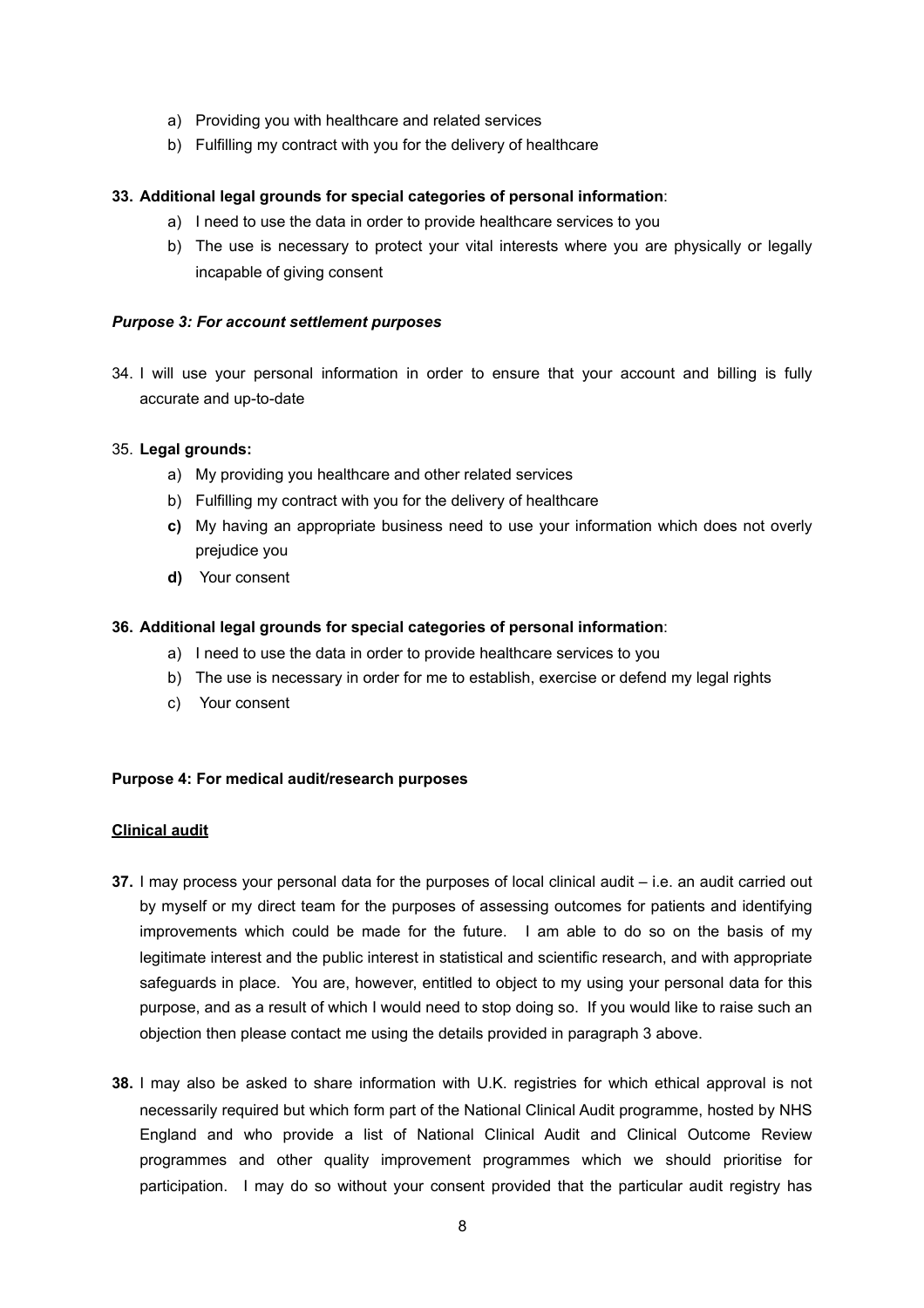received statutory approval, or where the information will be provided in a purely anonymous form, otherwise your consent will be needed and either I will seek this from you or the registry themselves will do so.

# **Medical research**

### **39. I am not currently engaged in medical research and do not process data for this purpose.**

- **40.** If I were to be engaged in medical research I may be asked to participate in medical research and share data with ethically approved third party research organisations.
- **41.** I will share your personal data only to the extent that it is necessary to do so in assisting research and as permitted by law. Some research projects will have received statutory approval such that consent may not be required in order to use your personal data. In those circumstances, your personal will be shared on the basis that:

# **Legal grounds:**

a) I have a legitimate interest in helping with medical research and have put appropriate safeguards in place to protect your privacy

### **Additional legal grounds for special categories of personal information:**

- b) The processing is necessary in the public interest for statistical and scientific research purposes
- **42.** In the event that consent is required then either I will seek this from you, or the research agency will do so.

# *Purpose 5: Communicating with you and resolving any queries or complaints that you might have.*

43. From time to time, patients may raise queries, or even complaints, with me and Spire Healthcare and The BMI Princess Margaret and I take those communications very seriously. It is important that I am able to resolve such matters fully and properly and so I, as well as Spire Healthcare and The BMI Princess Margaret will need to use your personal information in order to do so.

#### 44. **Legal grounds:**

- a) Providing you with healthcare and other related services
- **b)** Having an appropriate business need to use your information which does not overly prejudice you
- **45. Additional legal grounds for special categories of personal information**: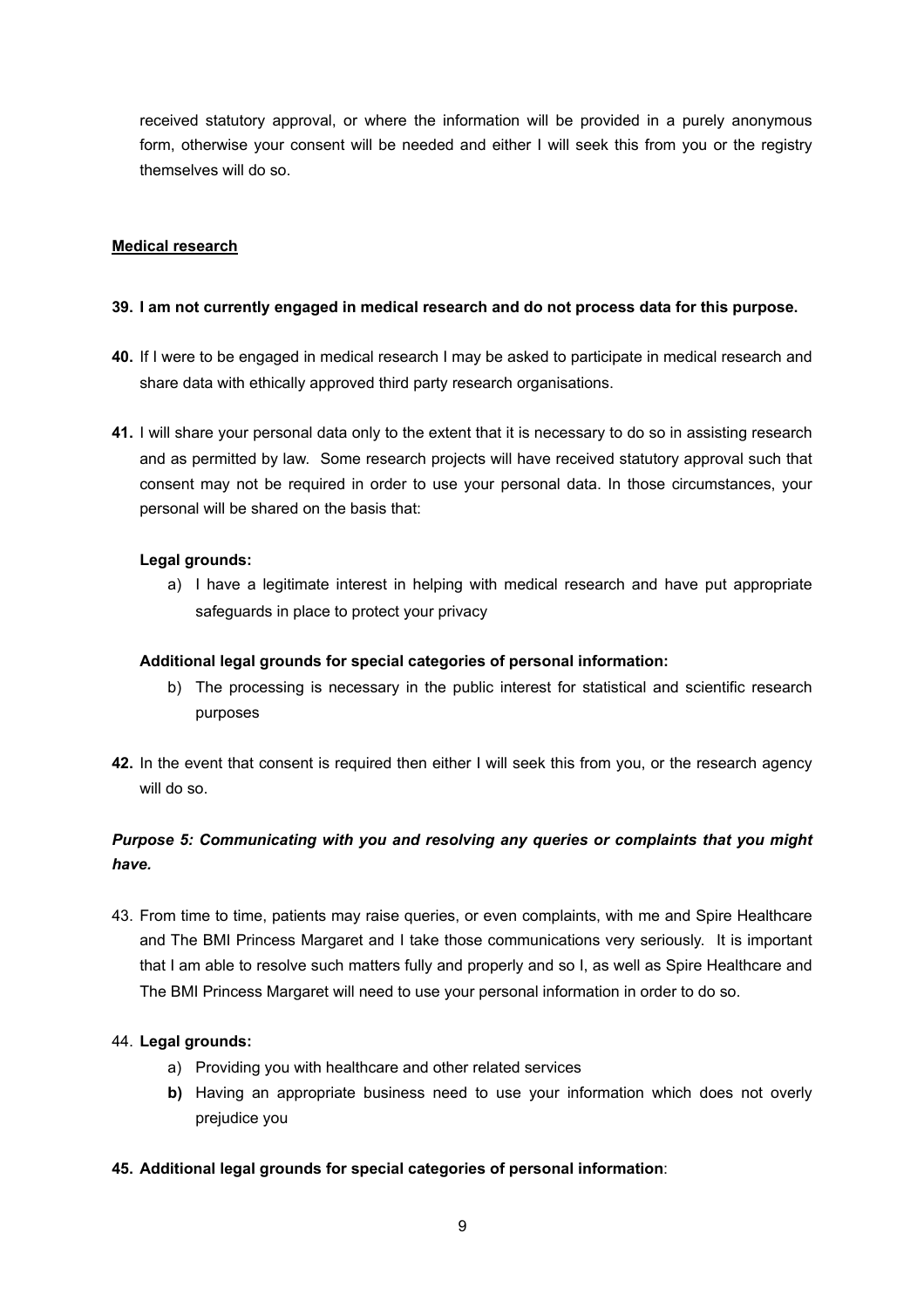- a) The use is necessary for the provision of healthcare or treatment pursuant to a contract with a health professional
- b) The use is necessary in order for me to establish, exercise or defend my legal rights

# *Purpose 6: Communicating with any other individual that you ask us to update about your care and updating other healthcare professionals about your care.*

**46.** In addition, other healthcare professionals or organisations may need to know about your treatment in order for them to provide you with safe and effective care, and so I may need to share your personal information with them. Further details on the third parties who may need access to your information is set out at section 58 below.

# **47. Legal grounds:**

- **a)** Providing you with healthcare and other related services
- **b)** I have a legitimate interest in ensuring that other healthcare professionals who are routinely involved in your care have a full picture of your treatment

# **48. Additional legal ground for special categories of personal information:**

- a) I need to use the data in order to provide healthcare services to you
- b) The use is necessary for reasons of substantial public interest under UK law
- c) The use is necessary in order for me to establish, exercise or defend my legal rights
- **49.** I also participate in initiatives to monitor safety and quality, helping to ensure that patients are getting the best possible outcomes from their treatment and care. The Competition and Markets Authority Private Healthcare Market Investigation Order 2014 established the Private Healthcare Information Network ("**PHIN**"), as an organisation who will monitor outcomes of patients who receive private treatment. Under Article 21 of that Order, I am required to provide PHIN with information related to your treatment, including your NHS Number in England and Wales, CHI Number in Scotland or Health and Care Number in Northern Ireland), the nature of your procedure, whether there were any complications such as infection or the need for readmission/ admission to a NHS facility and also the feedback you provided as part of any PROMs surveys. PHIN will use your information in order to share it with the NHS, and track whether you have received any follow-up treatment.
- **50.** The records that I share may contain personal and medical information about patients, including you. PHIN, like me, will apply the highest standards of confidentiality to personal information in accordance with data protection laws and the duty of confidentiality. Any information that is published by PHIN will always be in anonymised statistical form and will not be shared or analysed for any purpose other than those stated. Further information about how PHIN uses information, including its Privacy Notice, is available at [www.phin.org.uk](http://www.phin.org.uk).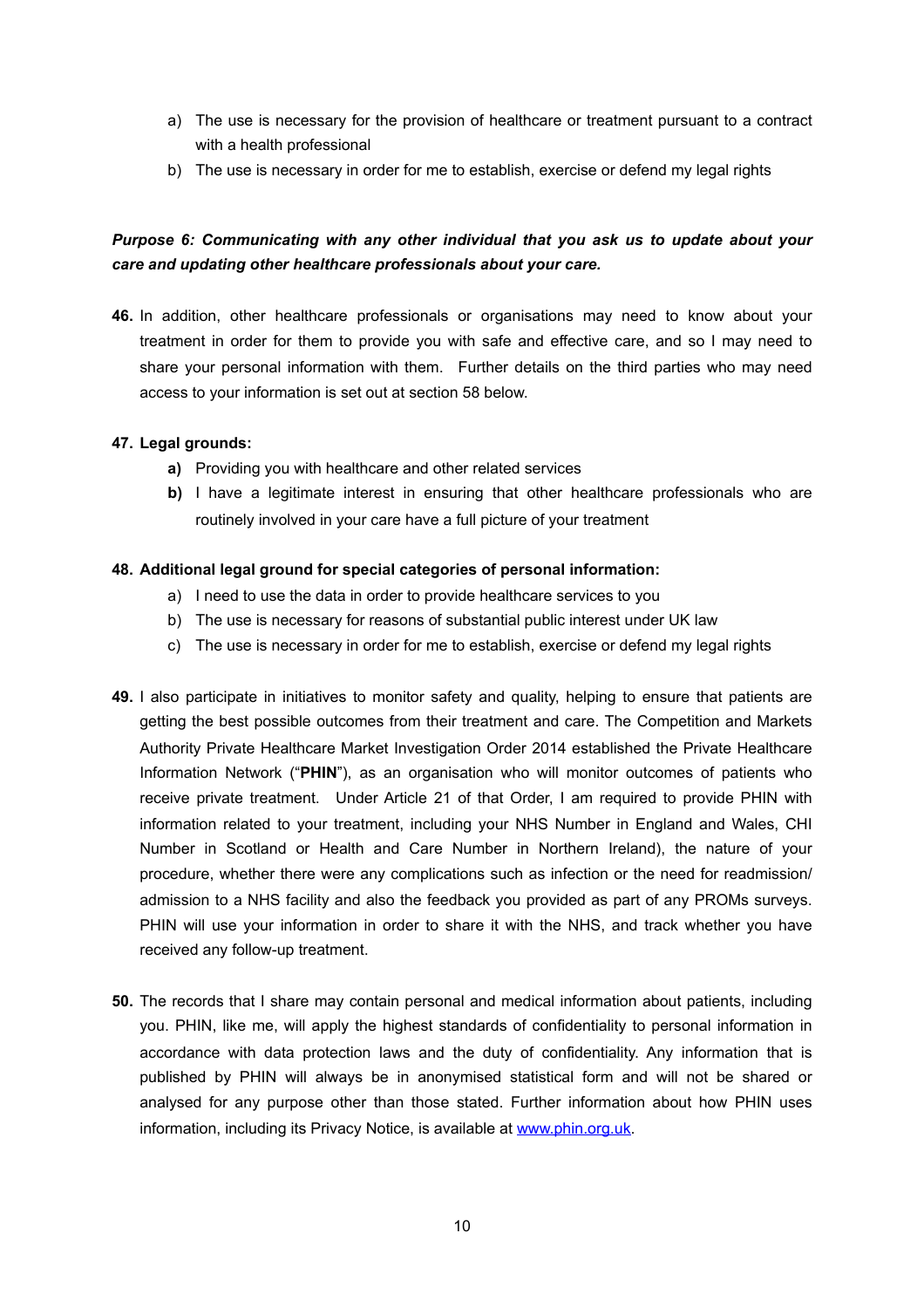# *Purpose 7: Complying with our legal or regulatory obligations, and defending or exercising our legal rights*

**51.** As a provider of healthcare, I am subject to a wide range of legal and regulatory responsibilities which is not possible to list fully here. I may be required by law or by regulators to provide personal information, and in which case I will have a legal responsibility to do so. From time to time, clinicians are unfortunately also the subject of legal actions or complaints. In order to fully investigate and respond to those actions, it is necessary to access your personal information (although only to the extent that it is necessary and relevant to the subject-matter).

# **52. Legal grounds:**

**a)** The use is necessary in order for us to comply with our legal obligations

# **53. Additional legal ground for special categories of personal information:**

- a) I need to use the data in order for others to provide informed healthcare services to you
- b) The use is necessary for reasons of the provision of health or social care or treatment or the management of health or social care systems
- c) The use is necessary for establishing, exercising or defending legal claims
- **54.** I am also required by law to conduct audits of health records, including medical information, for quality assurance purposes. Your personal and medical information will be treated in accordance with guidance issued by the Care Quality Commission (England), Health Inspectorate Wales and Healthcare Improvement Scotland

# *Purpose 8: Managing my business operations such as maintaining accounting records, analysis of financial results, internal audit requirements, receiving professional advice (e.g. tax or legal advice)*

55. In order to do this, I will not need to use your special categories of personal information and so I have not identified the additional ground to use your information for this purpose.

#### 56. **Legal grounds**:

- a) My having an appropriate business need to use your information which does not overly prejudice you
- 57. I do not engage in marketing

# *Disclosures to third parties*:

58. I may disclose your information to the third parties listed below for the purposes described in this Privacy Notice. This might include: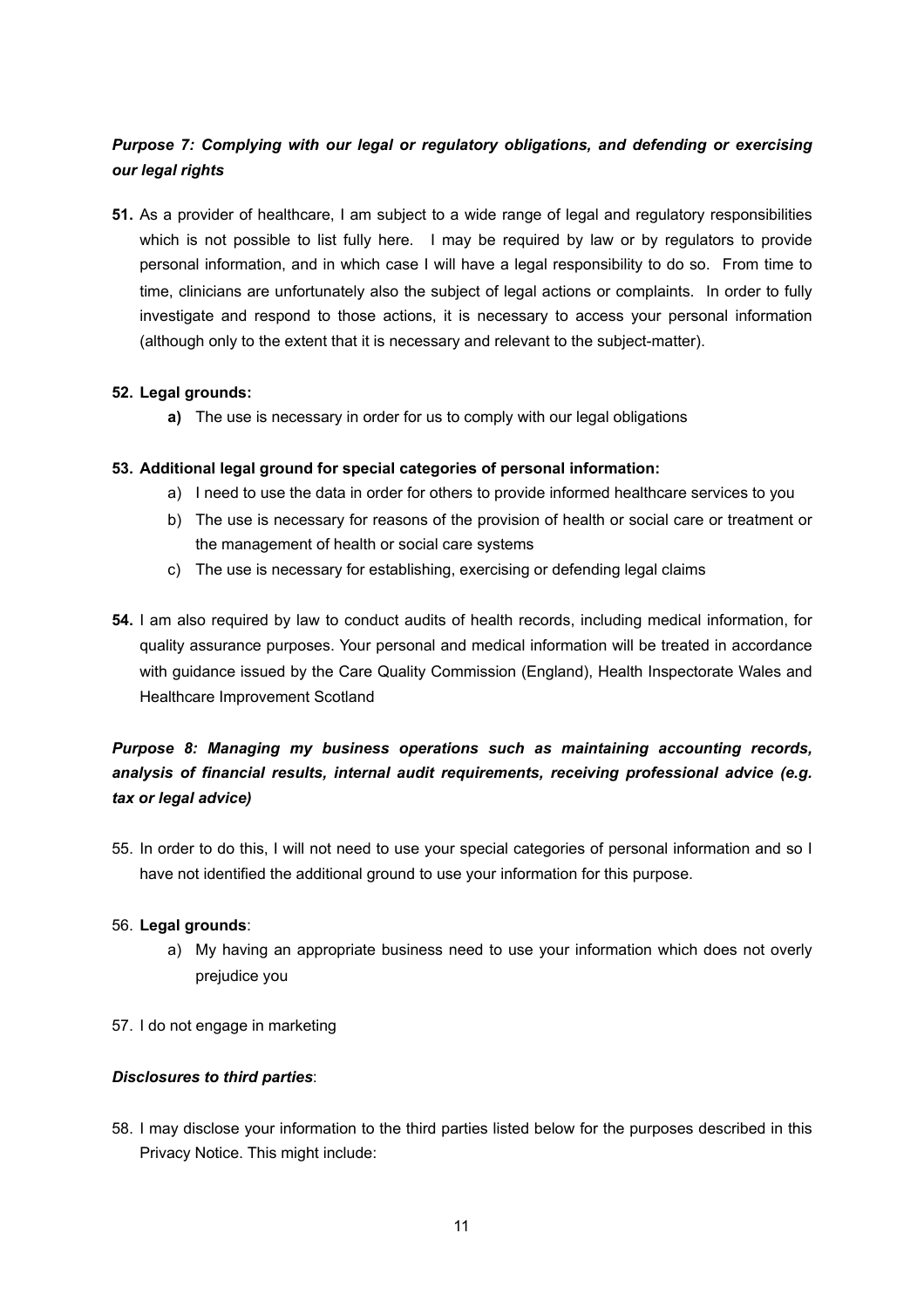- a) A doctor, nurse, carer or any other healthcare professional involved in your treatment
- b) Other members of support staff involved in the delivery of your care, like receptionists and porters
- c) Anyone that you ask me to communicate with or provide as an emergency contact, for example your next of kin or carer
- d) NHS organisations, including NHS Resolution, NHS England, Department of Health
- e) Other private sector healthcare providers
- f) Your GP
- g) Your dentist
- h) Other clinicians (including their medical secretaries)
- i) Third parties who assist in the administration of your healthcare, such as insurance companies
- j) Private Healthcare Information Network
- k) National and other professional research/audit programmes and registries, as detailed under purpose 4 above
- l) Government bodies, including the Ministry of Defence, the Home Office and HMRC
- m) Our regulators, like the Care Quality Commission, Health Inspectorate Wales and Healthcare Improvement Scotland
- n) The police and other third parties where reasonably necessary for the prevention or detection of crime
- o) Our insurers
- p) Debt collection agencies
- q) Credit referencing agencies
- r) Our third party services providers such as IT suppliers, actuaries, auditors, lawyers, marketing agencies, document management providers and tax advisers
- *s)* Selected third parties in connection with any sale, transfer or disposal of our business
- t) I may also use your personal information to provide you with information about products or services which may be of interest to you where you have provided your consent for me to do so.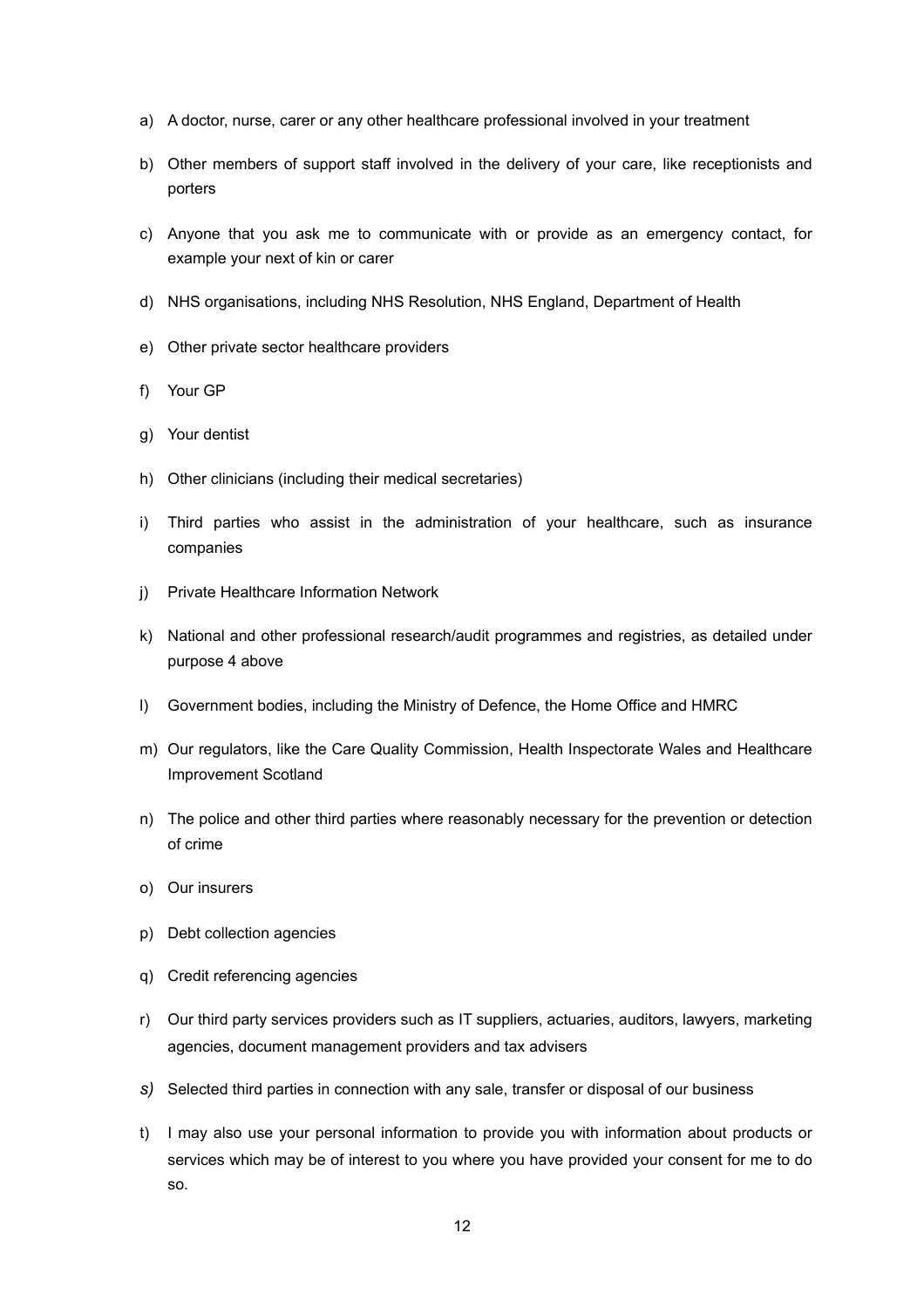59. I may communicate with these third parties in a variety of ways including, but not limited to, email, post, fax and telephone.

#### **What marketing activities do I carry out?**

60. I am not engaged in marketing

#### **Automated Decision Making**

61. An automated decision is a decision made by computer without any human input, and there will be no automated decision-making in relation to your treatment or other decisions which will produce legal or similarly significant effects.

#### **How long do I keep personal information for?**

- 62. I will only keep your personal information for as long as reasonably necessary to fulfil the relevant purposes set out in this Privacy Notice and in order to comply with my legal and regulatory obligations.
- 63. If you would like further information regarding the periods for which your personal information will be stored, please contact me using the details outlined in section 3.

#### **International data transfers**

- 64. I (or third parties acting on my behalf) may store or process information that we collect about you in countries outside the European Economic Area ("**EEA**"). Where I make a transfer of your personal information outside of the EEA I will take the required steps to ensure that your personal information is protected.
	- **a)** To the extent that it is necessary to do so, I may transfer your personal data outside of the EEA to: Be included in the cloud safe storage of the firm hosting my database
- **65.** I will only do so to the extent that it is relevant and necessary. If I am unable to meet the criteria set out in GDPR I may request your consent for such a transfer.
- 66. If you would like further information regarding the steps I take to safeguard your personal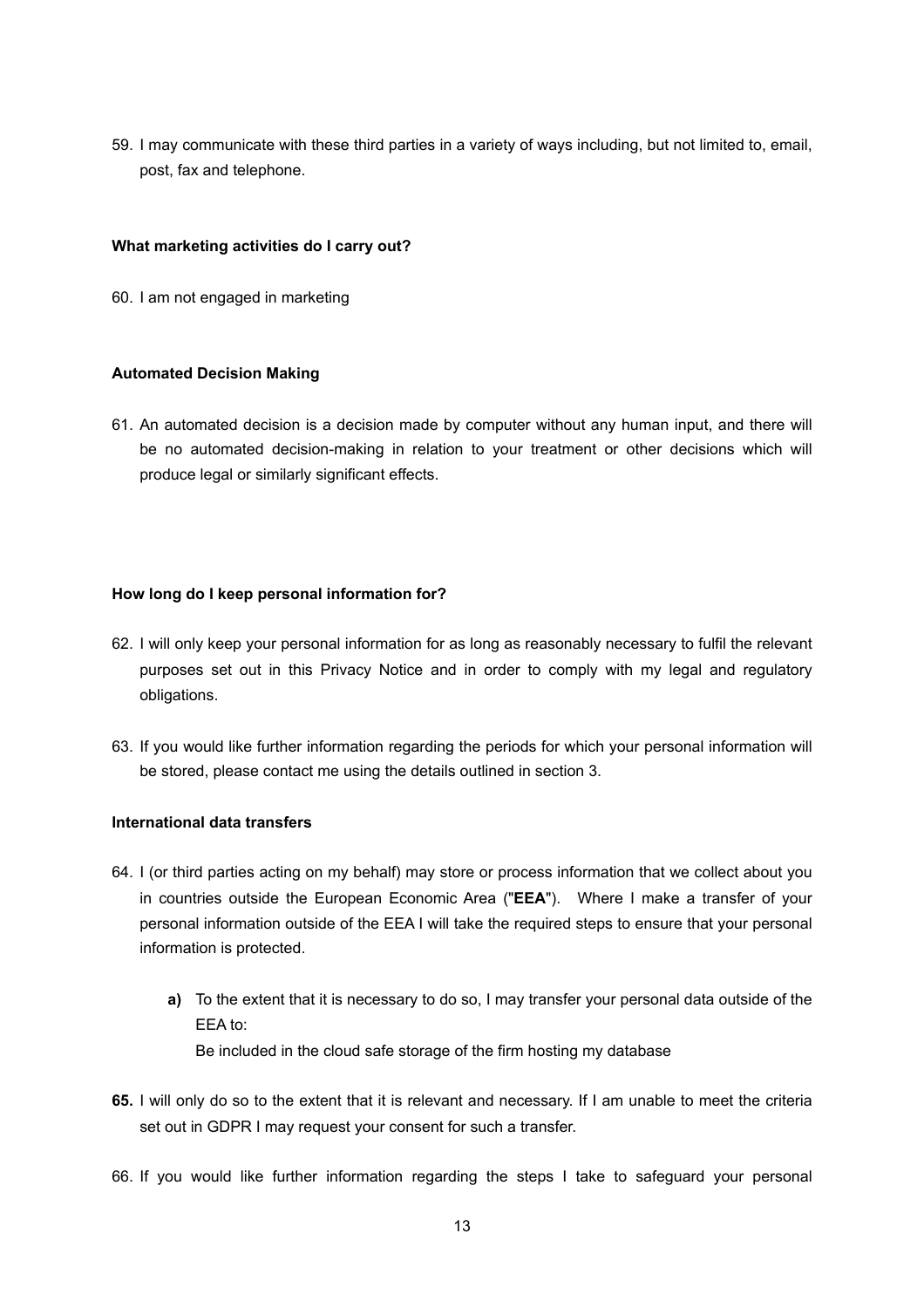information, please contact me using the details provided in section 3 above.

67. Please note that we have listed above the current common transfers of personal data outside of the EEA but it may be necessary, in future, to transfer such data for other purposes. In the event that it is necessary to do so, we will update this Privacy Notice.

# **Your rights**

- 68. Under data protection law you have certain rights in relation to the personal information that I hold about you. These include rights to know what information I hold about you and how it is used. You may exercise these rights at any time by contacting me using the details provided at section 3 above.
- 69. There will not usually be a charge for handling a request to exercise your rights.
- 70. If I cannot comply with your request to exercise your rights we will usually tell you why.
- 71. There are some special rules about how these rights apply to health information as set out in legislation including the Data Protection Act (current and future), the General Data Protection Regulation as well as any secondary legislation which regulates the use of personal information.
- 72. If you make a large number of requests or it is clear that it is not reasonable for me to comply with a request then we do not have to respond. Alternatively, I can charge for responding.

# **Your rights include:**

#### *The right to access your personal information*

- 73. You are usually entitled to a copy of the personal information I hold about you and details about how I use it.
- 74. Your information will usually be provided to you in writing, unless otherwise requested. If you have made the request electronically (e.g. by email) the information will be provided to you by electronic means where possible.
- 75. Please note that in some cases I may not be able to fully comply with your request, for example if your request involves the personal data of another person and it would not be fair to that person to provide it to you.
- 76. You are entitled to the following under data protection law.
	- 1. Under Article 15(1) of the GDPR I must usually confirm whether I have personal information about you. If I do hold personal information about you I usually need to explain to you:
		- i. The purposes for which I use your personal information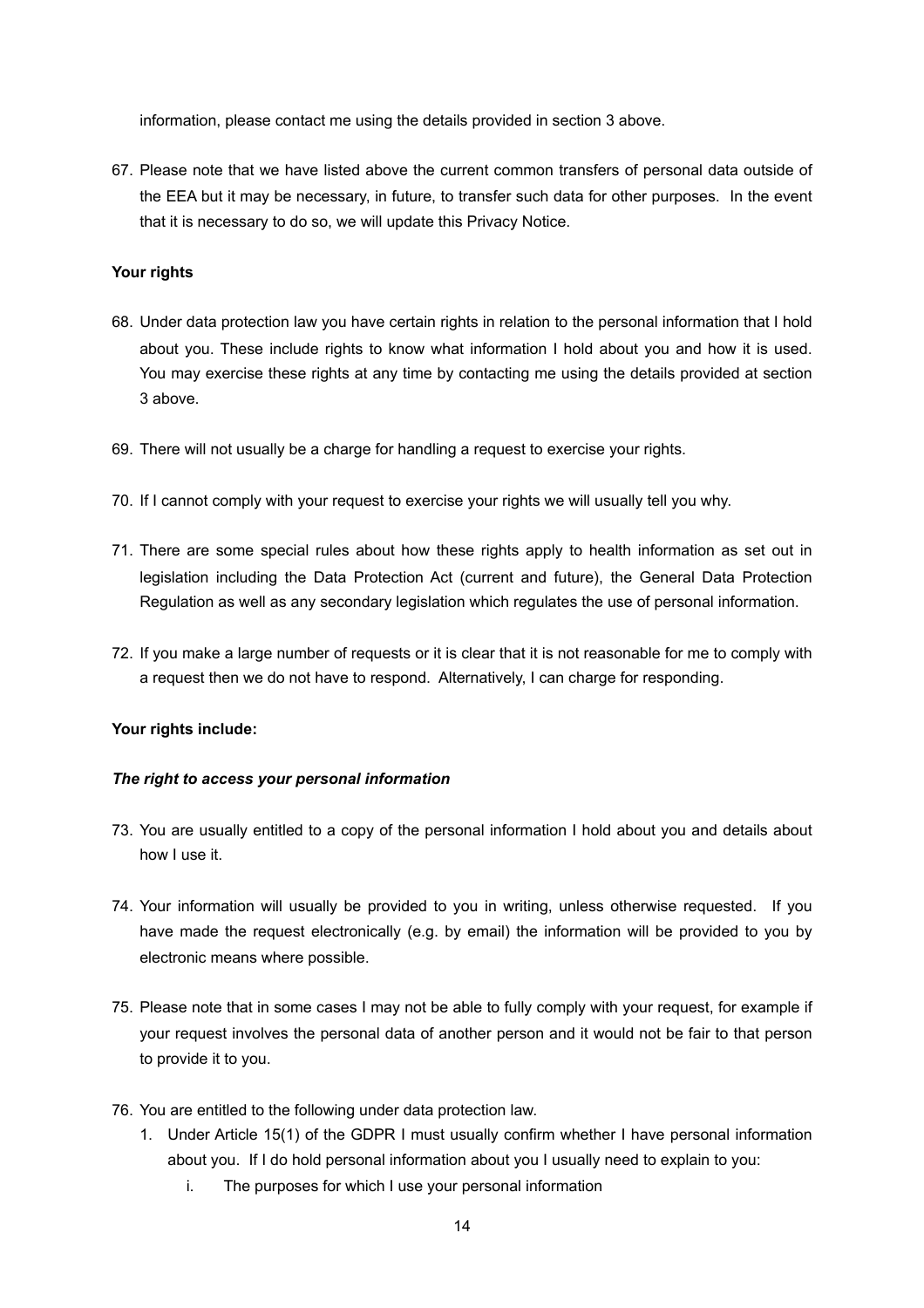- ii. The types of personal information I hold about you
- iii. Who your personal information has been or will be shared with, including in particular organisations based outside the EEA.
- iv. If your personal information leaves the EU, how I will make sure that it is protected
- v. Where possible, the length of time I expect to hold your personal information. If that is not possible, the criteria I use to determine how long I hold your information for
- vi. If the personal data I hold about you was not provided by you, details of the source of the information
- vii. Whether I make any decisions about you solely by computer and if so details of how those decision are made and the impact they may have on you
- viii. Your right to ask me to amend or delete your personal information
- ix. Your right to ask me to restrict how your personal information is used or to object to my use of your personal information
- x. Your right to complain to the Information Commissioner's Office
- 2. I also need to provide you with a copy of your personal data, provided specific exceptions and exemptions do not apply.

# *The right to rectification*

79. I take reasonable steps to ensure that the information I hold about you is accurate and complete. However, if you do not believe this is the case, you can ask me to update or amend it.

#### *The right to erasure (also known as the right to be forgotten)*

- 80. I may update this Privacy Notice from time to time to ensure that it remains accurate, and the most up-to-date version can always be found on the website: www.BerkshireEndocrinology.com. In the event that there are any material changes to the manner in which your personal information is to be used then I will provide you with an updated copy of this Privacy Notice.
- 81. In some circumstances, you have the right to request that I delete the personal information I hold about you. However, there are exceptions to this right and in certain circumstances I can refuse to delete the information in question. In particular, for example, I do not have to comply with your request if it is necessary to keep your information in order to perform tasks which are in the public interest, including public health, or for the purposes of establishing, exercising or defending legal claims.

#### *The right to restriction of processing*

82. In some circumstances, I must "pause" our use of your personal data if you ask me to do so, although I do not have to comply with all requests to restrict my use of your personal information. In particular, for example, I do not have to comply with your request if it is necessary to keep your information in order to perform tasks which are in the public interest, including public health, or for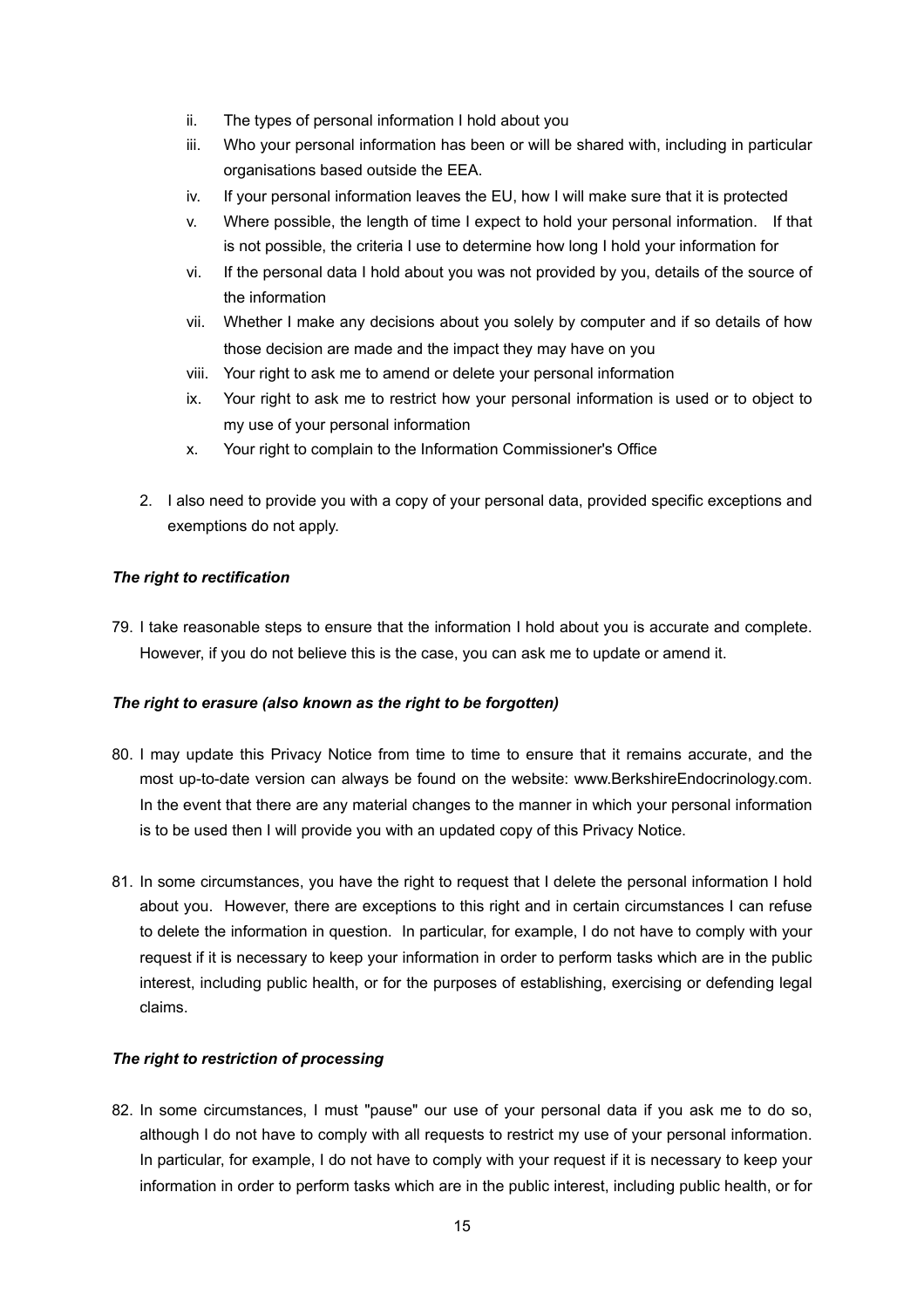the purposes of establishing, exercise or defending legal claims.

# *The right to data portability*

83. In some circumstances, I must transfer personal information that you have provided to you or (if this is technically feasible) another individual/ organisation of your choice. The information must be transferred in an electronic format.

# *The right to object to marketing*

**84.** You can ask me to stop sending you marketing messages at any time and I must comply with your request. You can do this by contacting me using the details provided at section 3 above.

# *The right not to be subject to automatic decisions (i.e. decisions that are made about you by computer alone)*

- 85. You have a right to not be subject to automatic decisions (i.e. decisions that are made about you by computer alone) that have a legal or other significant effect on you.
- 86. Please see section 61 for detail about when we may make automatic decisions about you.
- 87. If you have been subject to an automated decision and do not agree with the outcome, you can challenge the decision.

#### *The right to withdraw consent*

88. In some cases I may need your consent in order for my use of your personal information to comply with data protection legislation. Where we do this, you have the right to withdraw your consent to further use of your personal information. You can do this by contacting me using the details provided at section 3 above.

#### *The right to complain to the Information Commissioner's Office*

- 89. You can complain to the Information Commissioner's Office if you are unhappy with the way that I have dealt with a request from you to exercise any of these rights, or if you think I have not complied with our legal obligations.
- 90. More information can be found on the Information Commissioner's Office website: [https://](https://ico.org.uk/) [ico.org.uk/](https://ico.org.uk/)
- 91. Making a complaint will not affect any other legal rights or remedies that you have.

# **National Data Opt-Out Programme**